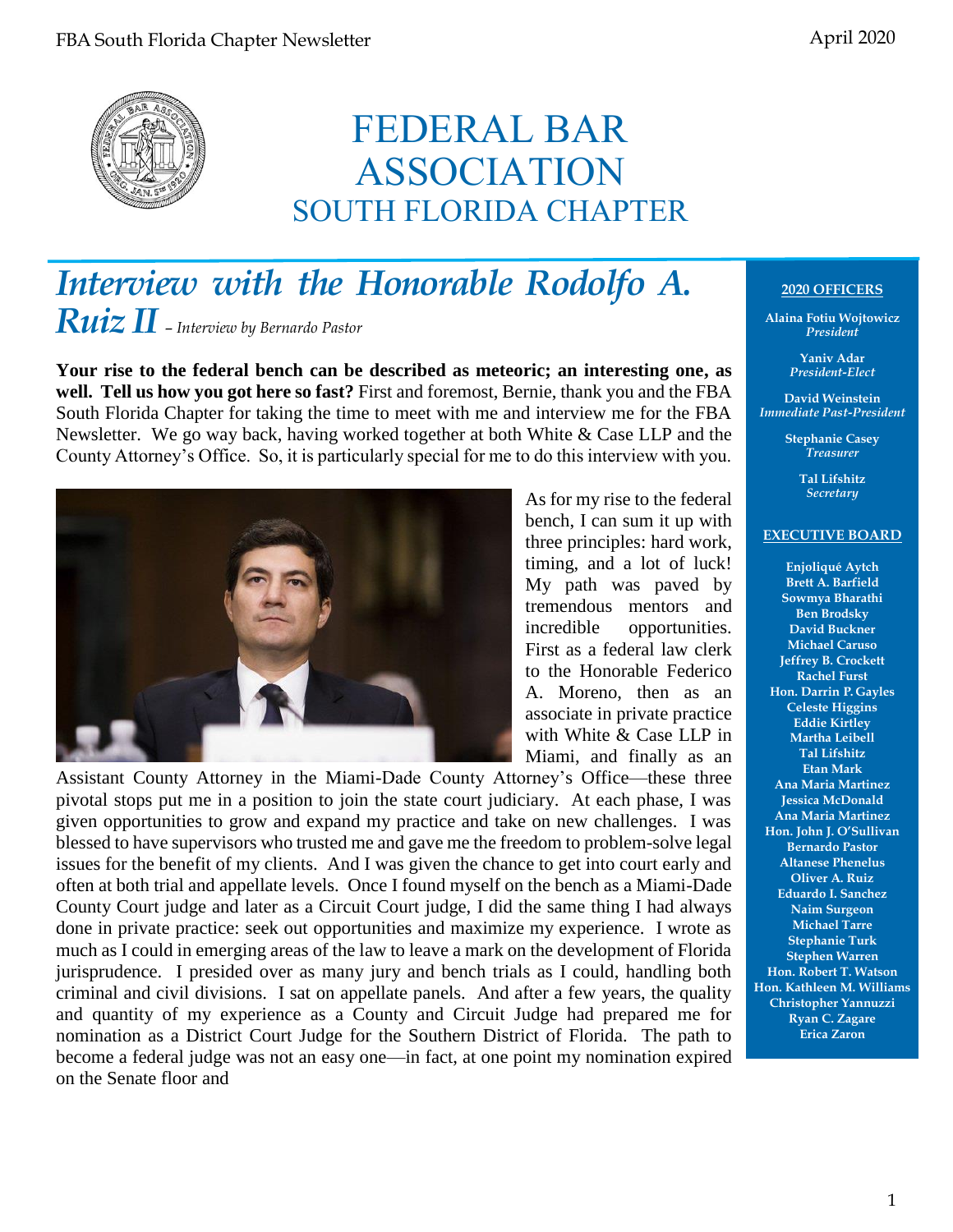I had to be re-nominated—but I was blessed to count on the support of individuals both on a local and national level. My confirmation in May 2019 was truly the culmination of years of hard work, timing, and good luck.

**To what do you attribute your (rapid) success?** I have been blessed with professional opportunities and mentors that have truly shaped my career path. I would not be where I am today without the support of my Judge, Federico Moreno, a brilliant jurist and



mentor who has championed my career in more ways than I can count. In addition, I have the support of wonderful parents and an amazing wife, all of whom have been instrumental in propelling my career forward. Finally, I think there is no substitute for hard work. At the end of the day, because I have been so blessed to do what I love, I have spent hundreds of hours working hard and trying to become the best jurist I can be.

**What role did your parents and their exile experience, play in your development as a man and lawyer?** My parents' exile experience has played a tremendous role in making me the person I am today. Rodolfo and Carmen Ruiz both escaped Cuba in search of freedom—my father arrived in this country in 1962 via Operation Peter Pan, a mass exodus of over 14,000 unaccompanied Cuban minors to the United States, while my mother arrived five years later in 1967 as part of the Freedom Flights, one of the largest airborne refugee operations in American history. Their harrowing experience and efforts to escape the Castro regime as it began to espouse communist ideology has forever taught me the fundamental importance of the rule of law. They,

along with so many Cubans, found themselves in the grip of a dictatorship and witnessed, first-hand, the suppression of civil liberties and the absence of freedom of speech and of the press. So, it is no surprise that my family's experience has also imprinted upon me the importance of liberty and due process. My parents have served as a lifelong example of what one can achieve in this great country through hard work, perseverance, and determination. They made sure that I understood the greatness of America from an early age and taught me to appreciate the many freedoms we all have as Americans. The oath I took to protect and defend the Constitution of the United States is all the more special because of their exile experience. And to the extent I possess any of the values that make a good judge—integrity, humility, compassion, and courage—it is because my parents taught me these values and what it means to be a good spouse, father, and person.

**You are just one of a handful of Cuban-American federal judges; is that significant for you?** It is incredibly significant. I am honored to represent my heritage and culture on the federal bench. It is also important for our community to have a diverse judiciary and I am proud to play a part in ensuring that our courts look like America. Moreover, diversity on the bench plays an important part in promoting public trust and ensuring the perception of fairness. It is a point of personal pride to be a Cuban-American on the federal bench, and one that I do not take lightly.

**Tell us about any mentors or former colleagues who played a role in your path.** I have been truly blessed with selfless mentors and throughout my career. First and foremost, I would not be on the bench were it not for Judge Moreno. I was incredibly fortunate to clerk for him after graduating law school and he has set an example for me throughout my career of what a jurist should be. As he nears his thirtieth anniversary on the federal bench, there is no question his leadership and dedication have left a lasting impact on the Southern District of Florida. He has always understood the importance of maintaining the integrity of the judicial system, and lives and breathes the human dimension of trial work. Judge Moreno has always understood that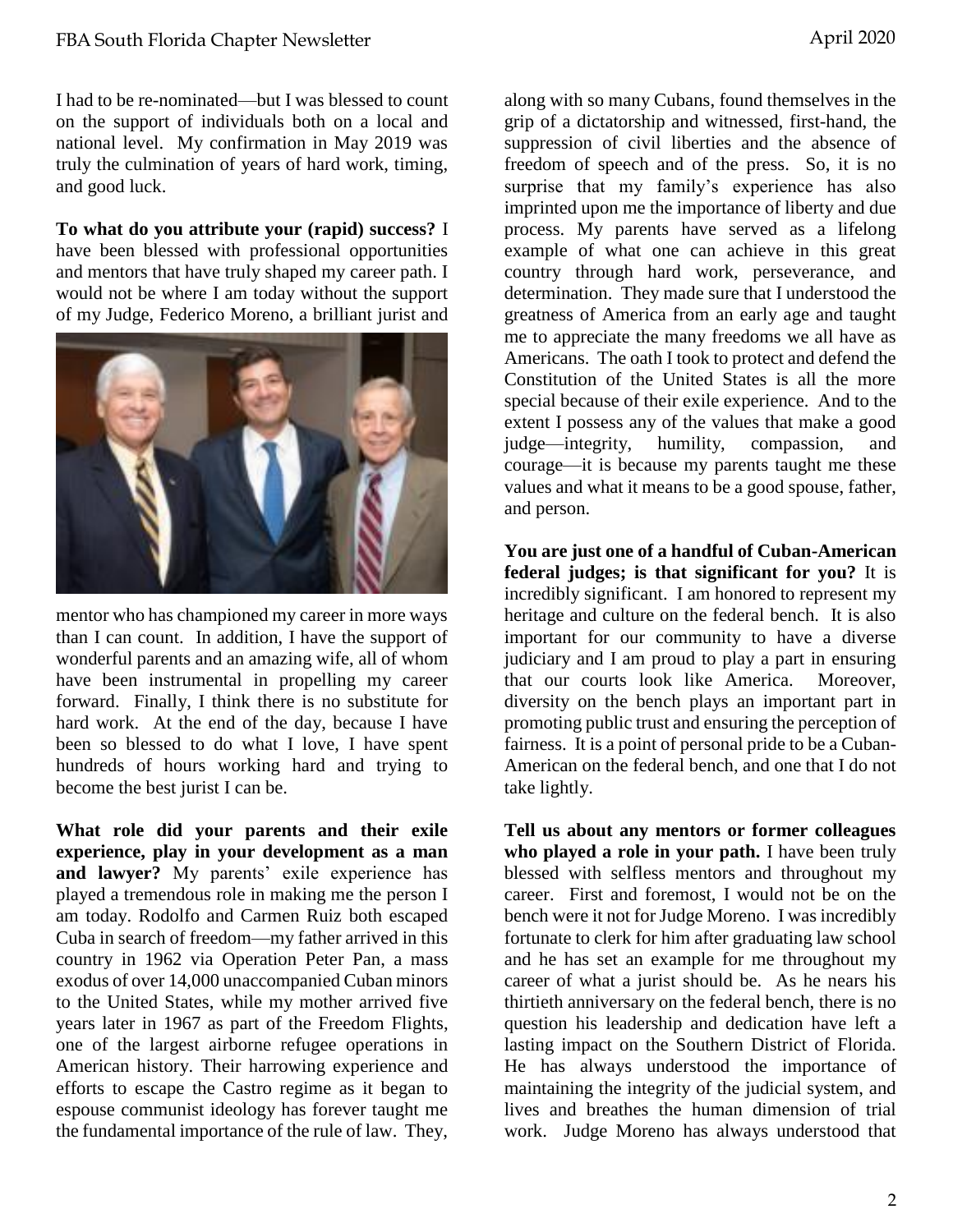justice delayed is justice denied, and I strive to emulate his approach to judging.

As a lawyer, I was fortunate to work at the Miami-Dade County Attorney's Office, where I was mentored by Miami-Dade County Attorney Robert Cuevas Jr. and then-First Assistant Abigail Price-Williams. They were an incredible leadership team at the office and taught me how to successfully represent the Board of County Commissioners and the Office of the Mayor. I also had the opportunity to work alongside numerous members of the Federal Litigation Section, like you, Willy Ferrer, Ed Sanchez, and Craig Leen. As a young Assistant County Attorney, all of these unbelievably talented public servants helped me in and out of the courtroom and took the time to show me how to be an effective and diligent lawyer. I had the privilege of working in the Tax and Finance Section as well with now-Judge Tom Logue on the Third District Court of Appeal, Jorge Martinez-Esteve, Mindy Thornton, and Jim Kracht. It was truly an all-star team of lawyers who took the time to teach me everything from case management techniques to the intricacies of Florida constitutional law.

When I joined the Miami-Dade County Court bench, my run of wonderful mentors and colleagues continued. Judges Sam Slom, Linda Singer Stein, Miriam Lehr, and Andrea Wolfson took me under their wing and taught me how to effectively handle criminal calendars and civil matters. A few years later, I was blessed to work in both the criminal and civil divisions where I learned from Judges Nushin Sayfie, Miguel de la O, Robert Luck, Jacqueline Hogan-Scola, Jennifer Bailey, John Thornton, and Chief Judge Bertila Soto. All of these amazing jurists were in the state court trenches with me, and I consider them to be some of the best judges in the country. The Eleventh Judicial Circuit is second to none when it comes to the Florida state judiciary. I am proud to have spent seven years as a state court judge and the amount of challenging and incredible work my colleagues do every day with limited resources is truly inspiring.

**You were appointed to the state bench at 32; did your age present any obstacles?** As one would expect, many in the legal community were somewhat skeptical upon my initial appointment to the County Court bench at 32 by then-Governor Rick Scott. I am forever thankful to Senator Scott, who didn't focus on my age but only on my abilities and dedication. At that time, lawyers weren't sure that anyone at 32 years of age could command the presence and respect necessary to run a courtroom or have the life experience and wisdom necessary to make difficult decisions every single day. I knew, the minute I put on my robe for the first time, that I was going to have to prove myself. And that is what I set out to do every day I was a County Court judge—whether I was handling a landlord-tenant matter or a criminal traffic case, I worked incredibly hard to master the issues in front of me and give everyone a fair hearing.

To a certain extent, I feel the same need to prove myself when I take the bench to this very day. Because there will always be lawyers who haven't seen me in action before and don't know what kind of judge I am. For that reason, I never take my position for granted and give every case all the energy and ability I have for the litigants and their clients. I consider myself a steward and custodian of the Southern District, along with all of my incredible colleagues. Therefore, I strive to protect and enhance the reputation of our District, which has been built by the judicial legends that came before me.



**I saw that you co-authored an article with your law clerk regarding the demands of mothers practicing law; explain why this topic is important to you.** Working mothers, especially those in the legal profession, is topic that is near and dear to my heart. I have witnessed first-hand the challenges that workings mothers face in my own